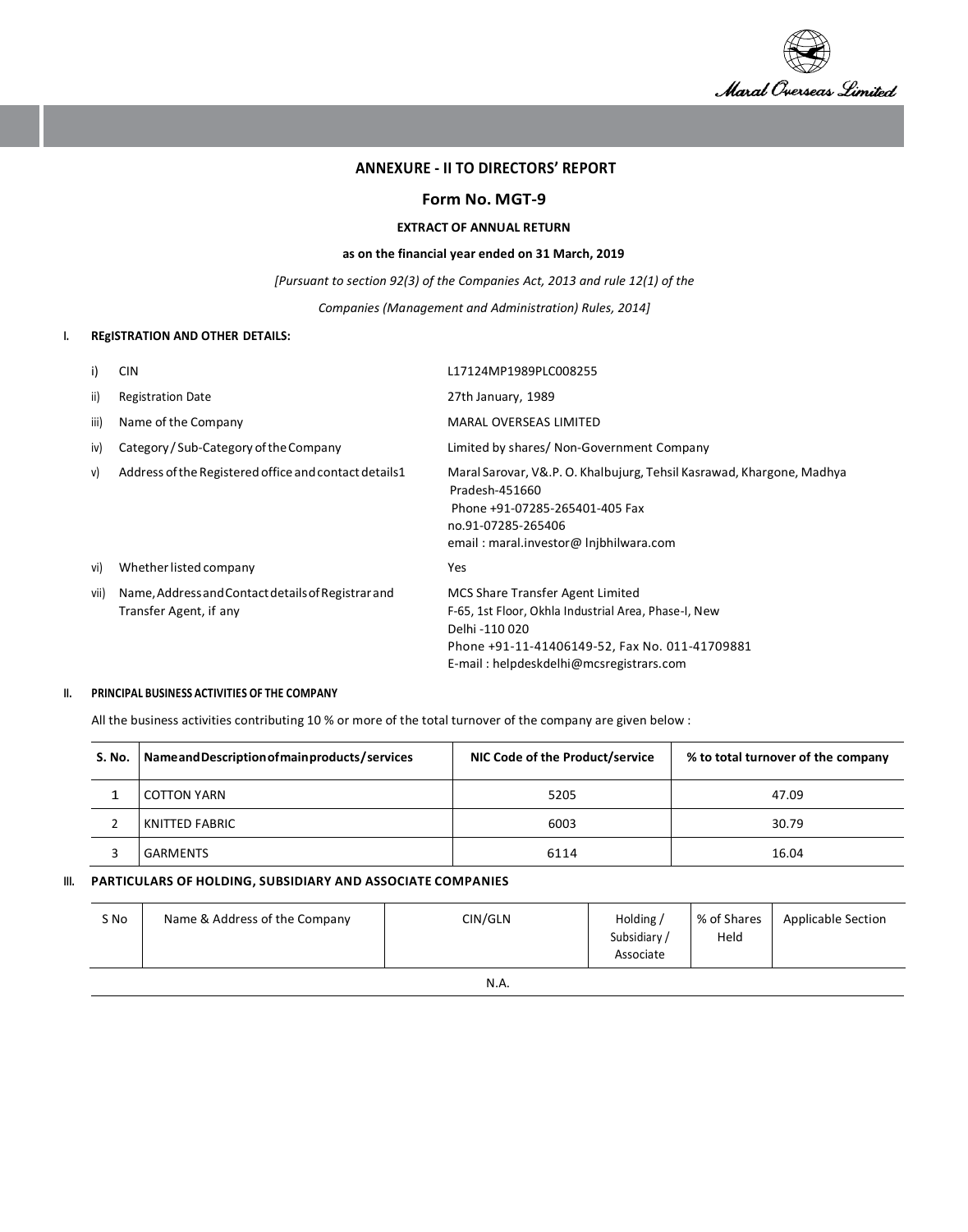# **IV. SHARE HOLDING PATTERN (equity share capital breakup as percentage oftotal equity)**

# *i) Category-wise Share Holding*

| <b>Category of Shareholders</b> |                                                                                                | No.ofSharesheld at the beginning of the year<br>01.04.2018 |                |             |                      | No. of Shares held at the end of the year<br>31.03.2019 |                          |             |                      | %<br>change        |
|---------------------------------|------------------------------------------------------------------------------------------------|------------------------------------------------------------|----------------|-------------|----------------------|---------------------------------------------------------|--------------------------|-------------|----------------------|--------------------|
|                                 |                                                                                                | Demat                                                      | Physical       | Total       | % of total<br>shares | Demat                                                   | Physical                 | Total       | % of total<br>shares | during<br>the Year |
| (A)                             | <b>Promoters</b>                                                                               |                                                            |                |             |                      |                                                         |                          |             |                      |                    |
| 1                               | Indian                                                                                         |                                                            |                |             |                      |                                                         |                          |             |                      |                    |
| (a)                             | Individual / HUF                                                                               | 2817273                                                    | 0              | 2817273     | 6.79                 | 2817273                                                 | 0                        | 2817273     | 6.79                 | Nil                |
| (b)                             | Central Govt                                                                                   | 0                                                          | 0 <sup>1</sup> | 0           | 0                    | 0                                                       | 0                        | 0           | 0                    | 0                  |
| (c)                             | State Govt (s)                                                                                 | $\Omega$                                                   | $\mathbf{0}$   | 0           | 0                    | $\mathbf 0$                                             | 0                        | $\Omega$    | 0                    | 0                  |
| (d)                             | <b>Bodies Corporate</b>                                                                        | 28291556                                                   | 0              | 28291556    | 68.16                | 28291556                                                | $\overline{\phantom{a}}$ | 28291556    | 68.16                | Nil                |
| (e)                             | Banks / Fl                                                                                     | 0                                                          | 0              | 0           | 0                    | 0                                                       | 0                        | 0           | 0                    | 0                  |
| (f)                             | Any Other                                                                                      | $\Omega$                                                   | 0              | $\Omega$    | 0                    | $\Omega$                                                | 0                        | $\Omega$    | $\Omega$             | 0                  |
|                                 | Subtotal (A) (1)                                                                               | 31108829                                                   | 0              | 31108829    | 74.95                | 31108829                                                | $\epsilon$               | 31108829    | 74.95                | Nil                |
| $\mathbf{2}$                    | Foreign                                                                                        |                                                            |                |             |                      |                                                         |                          |             |                      |                    |
| (a)                             | NRIs - Individuals                                                                             | 0                                                          | 0              | $\mathbf 0$ | 0                    | 0                                                       | 0                        | $\mathbf 0$ | 0                    | 0                  |
| (b)                             | Other - Individuals                                                                            | 0                                                          | 0              | 0           | 0                    | 0                                                       | 0                        | 0           | 0                    | 0                  |
| (c)                             | <b>Bodies Corporate</b>                                                                        | $\pmb{0}$                                                  | 0              | 0           | 0                    | 0                                                       | 0                        | 0           | 0                    | Nil                |
| (d)                             | Banks / Fl                                                                                     | $\pmb{0}$                                                  | 0              | 0           | 0                    | 0                                                       | 0                        | 0           | 0                    | 0                  |
| (e)                             | Any Other                                                                                      | 0                                                          | 0              | 0           | 0                    | 0                                                       | 0                        | 0           | 0                    | 0                  |
|                                 | Subtotal (A) (2)                                                                               | 0                                                          | 0              | 0           | 0                    | 0                                                       | 0                        | 0           | 0                    | Nil                |
|                                 | <b>Total Shareholding of</b>                                                                   |                                                            |                |             |                      |                                                         |                          |             |                      |                    |
|                                 | Promoters(A)=(A)(1)<br>$+ (A) (2)$                                                             | 31108829                                                   |                | 31108829    | 74.95                | 31108829                                                |                          | 31108829    | 74.95                | Nil                |
| (B)                             | <b>Public shareholding</b>                                                                     |                                                            |                |             |                      |                                                         |                          |             |                      |                    |
| 1                               | <b>Institutions</b>                                                                            |                                                            |                |             |                      |                                                         |                          |             |                      |                    |
| (a)                             | Mutual Funds                                                                                   | 0                                                          | 1000           | 1000        | 0.01                 | 0                                                       | 1000                     | 1000        | 0.01                 | Nil                |
| (b)                             | Banks / Fl                                                                                     | 1700                                                       | 300            | 2000        | 0.00                 | 1700                                                    | 300                      | 2000        | 0.00                 | Nil                |
| (c)                             | Central Govt                                                                                   | 0                                                          | 0              | 0           | 0                    | 0                                                       | $\mathbf 0$              | 0           | 0                    | 0                  |
| (d)                             | State Govt (s)                                                                                 | $\mathbf 0$                                                | 0              | 0           | 0                    | 0                                                       | $\mathbf 0$              | 0           | 0                    | 0                  |
| (e)                             | Venture Capital Funds                                                                          | $\pmb{0}$                                                  | 0              | 0           | 0                    | 0                                                       | 0                        | 0           | 0                    | 0                  |
| (f)                             | <b>Insurance Companies</b>                                                                     | $\pmb{0}$                                                  | 0              | 0           | 0                    | 0                                                       | $\mathbf 0$              | 0           | 0                    | 0                  |
| (g)                             | FIIs                                                                                           | $\pmb{0}$                                                  | 5800           | 5800        | 0.01                 | 0                                                       | 5800                     | 5800        | 0.01                 | Nil                |
| (h)                             | Foreign Venture<br>Capital Funds                                                               | 0                                                          | 0              | 0           | 0                    | 0                                                       | 0                        | 0           | 0                    | 0                  |
| (i)                             | Others                                                                                         | 0                                                          | 0              | $\mathbf 0$ | $\mathbf 0$          | 0                                                       | $\mathbf 0$              | 0           | 0                    | $\mathbf 0$        |
|                                 | Sub-total (B) (1)                                                                              | 1700                                                       | 7100           | 8800        | 0.02                 | 1700                                                    | 7100                     | 8800        | 0.02                 | Nil                |
| <b>B2</b>                       | <b>Non-institutions</b>                                                                        |                                                            |                |             |                      |                                                         |                          |             |                      |                    |
| (a)                             | <b>Bodies Corporate</b>                                                                        |                                                            |                |             |                      |                                                         |                          |             |                      |                    |
|                                 | i) Indian                                                                                      | 1701307                                                    | 2402           | 1703709     | 4.10                 | 1631174                                                 | 2300                     | 1633474     | 3.94                 | 0.16               |
|                                 | ii) Overseas                                                                                   | 0                                                          | 200            | 200         | 0.00                 | 0                                                       | 200                      | 200         | 0.00                 | Nil                |
| (b)                             | Individuals                                                                                    |                                                            |                |             |                      |                                                         |                          |             |                      |                    |
|                                 | i) Individual<br>shareholders holding<br>nominal share capital<br>up to<br>Rs. 1 lakh          | 5153705                                                    | 717508         | 5871213     | 14.15                | 5145634                                                 | 652708                   | 5798342     | 13.97                | 0.18               |
|                                 | ii) Individual<br>shareholders holding<br>nominal share capital<br>in excess of Rs. 1<br>lakh. | 2734392                                                    | 0              | 2734392     | 6.59                 | 2902173                                                 | 0                        | 2902173     | 6.99                 | $-0.40$            |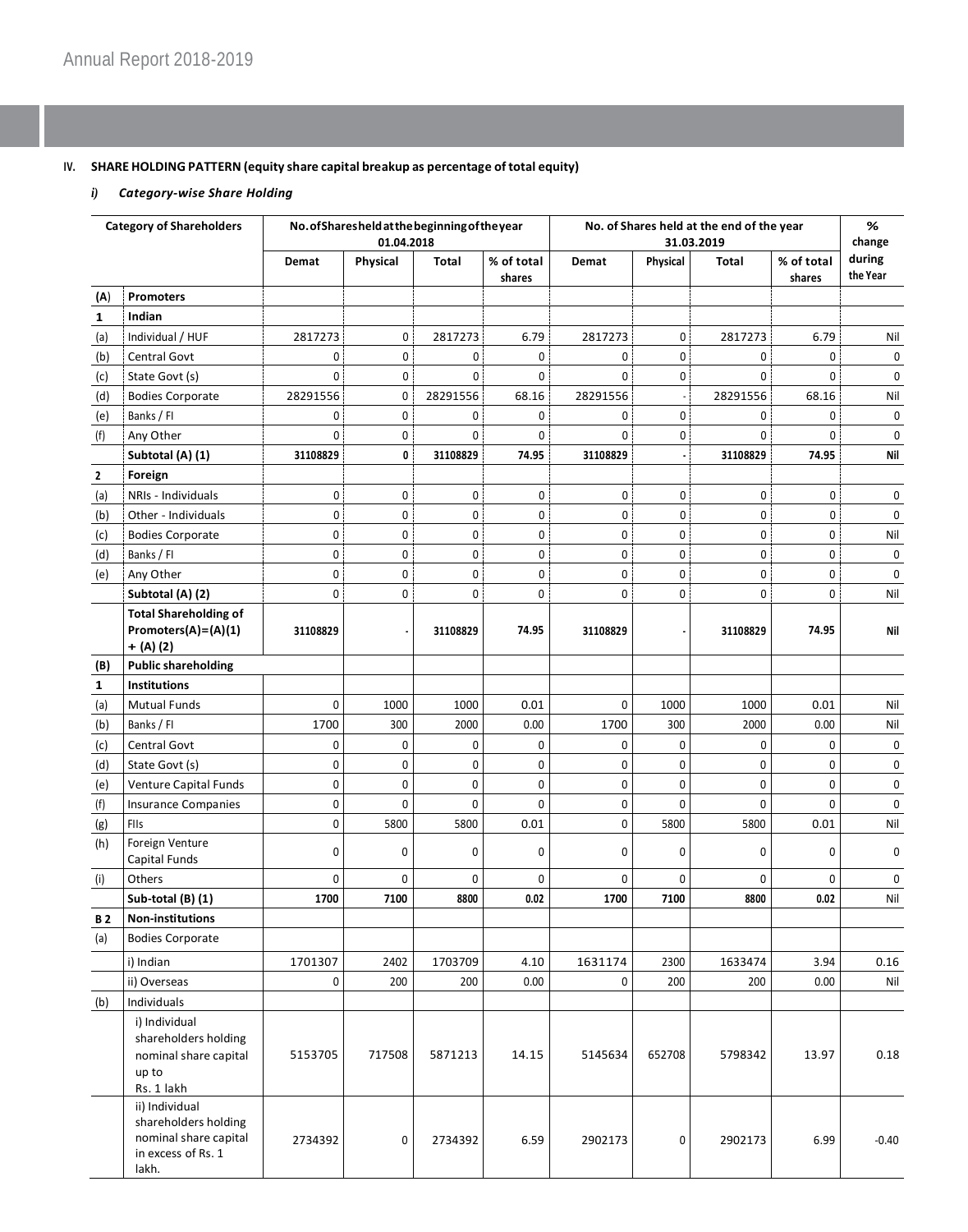

| <b>Category of Shareholders</b> |                                                                  | No. of Sharesheld at the beginning of the year<br>01.04.2018 |          |          |                      | No. of Shares held at the end of the year<br>31.03.2019 |          |          |                      | %<br>change        |
|---------------------------------|------------------------------------------------------------------|--------------------------------------------------------------|----------|----------|----------------------|---------------------------------------------------------|----------|----------|----------------------|--------------------|
|                                 |                                                                  | Demat                                                        | Physical | Total    | % of total<br>shares | Demat                                                   | Physical | Total    | % of total<br>shares | during<br>the Year |
| (c)                             | Others                                                           |                                                              |          |          |                      |                                                         |          |          |                      |                    |
|                                 | i) NRI                                                           | 37018                                                        | 800      | 37818    | 0.09                 | 50289                                                   | 800      | 51089    | 0.12                 | $-0.03$            |
|                                 | ii)Clearing Member                                               | 43039                                                        | 0        | 43039    | 0.10                 | 5093                                                    | 0        | 5093     | 0.01                 | 0.09               |
|                                 | Sub-total (B) (2)                                                | 9669461                                                      | 720910   | 10390371 | 25.03                | 9734363                                                 | 656008   | 10390371 | 25.03                | Nil                |
| (B)                             | <b>Total Public Shareholding</b><br>$(B) = (B)(1)+(B)(2)$        | 9671161                                                      | 728010   | 10399171 | 25.05                | 9736063                                                 | 663108   | 10399171 | 25.05                | Nil                |
| (C)                             | Shares held by<br><b>Custodian for GDRs &amp;</b><br><b>ADRs</b> | 0                                                            | 0        | $\Omega$ | 0                    | 0                                                       | 0        | 0        | 0                    | 0                  |
|                                 | Grand Total (A)<br>$+(B)+(C)$                                    | 40779990                                                     | 728010   | 41508000 | 100.00               | 40844892                                                | 663108   | 41508000 | 100.00               | Nil                |

*ii) Shareholding of Promoters*

| S.<br>No.      | <b>Shareholder's Name</b>                 | Shareholding at the beginning of the<br>vear -01.04.2018 |                                           |                                                          |                         | Shareholding at the end of the year-<br>31.03.2019 | % change<br>in                                           |                                     |
|----------------|-------------------------------------------|----------------------------------------------------------|-------------------------------------------|----------------------------------------------------------|-------------------------|----------------------------------------------------|----------------------------------------------------------|-------------------------------------|
|                |                                           | No. Of<br><b>Shares</b>                                  | % of total<br>Shares of<br>the<br>company | % of Shares<br>pledged/<br>encumbered to<br>total shares | No. Of<br><b>Shares</b> | % of total<br>Shares of<br>the<br>company          | % of Shares<br>pledged/<br>encumbered to<br>total shares | shareholdi<br>ng during<br>the year |
| $\mathbf{1}$   | Agarwal Trademart Pvt. Limited            | 19760000                                                 | 47.61                                     | 33.21                                                    | 19760000                | 47.61                                              | 33.21                                                    | 0                                   |
| $\overline{2}$ | Diplomat Leasing And Finance Pvt.<br>Ltd. | 1135500                                                  | 2.74                                      | 0.00                                                     | 1135500                 | 2.74                                               | 0.00                                                     | 0                                   |
| 3              | Agarwal Finestate Pvt. Ltd                | 7396056                                                  | 17.82                                     | 0.00                                                     | 7396056                 | 17.82                                              | 0.00                                                     | $\Omega$                            |
| 4              | Sh. Shekhar Agarwal                       | 755573                                                   | 1.82                                      | 1.82                                                     | 755573                  | 1.82                                               | 1.82                                                     | $\mathbf{0}$                        |
| 5              | Smt. Shashi Agarwal                       | 687600                                                   | 1.66                                      | 0.00                                                     | 1037600                 | 2.50                                               | 0.00                                                     | 0.84                                |
| 6              | Sh. Shantanu Agarwal                      | 554500                                                   | 1.34                                      | 0.00                                                     | 554500                  | 1.34                                               | 0.00                                                     | $\mathbf{0}$                        |
| 7              | Smt. Shuchi Poddar                        | 406100                                                   | 0.98                                      | 0.00                                                     | 56100                   | 0.14                                               | 0.00                                                     | $-0.84$                             |
| 8              | Sh. Shekhar Agarwal- HUF                  | 403800                                                   | 0.97                                      | 0.97                                                     | 403800                  | 0.97                                               | 0.97                                                     | 0                                   |
| 9              | Sh. Shekhar Agarwal-Trust                 | 2750                                                     | 0.01                                      | 0.00                                                     | 2750                    | 0.01                                               | 0.00                                                     | 0                                   |
| 10             | Sh. Shantanu Agarwal- HUF                 | 2750                                                     | 0.01                                      | 0.00                                                     | 2750                    | 0.01                                               | 0.00                                                     | 0                                   |
| 11             | Smt. Alka Agarwal                         | 4200                                                     | 0.01                                      | 0.00                                                     | 4200                    | 0.01                                               | 0.00                                                     | 0                                   |
|                | Total                                     | 31108829                                                 | 74.95                                     | 36.00                                                    | 31108829                | 74.95                                              | 36.00                                                    | 0.00                                |

*iii) Change in Promoters' Shareholding (Please specify, if there is no change)*

| <b>No</b> |                                                                                                                                                                                           | the year-01.04.2018 | Shareholding at the beginning of       |               | <b>Cumulative Shareholding during</b><br>the Year- 31.03.2019 |  |  |
|-----------|-------------------------------------------------------------------------------------------------------------------------------------------------------------------------------------------|---------------------|----------------------------------------|---------------|---------------------------------------------------------------|--|--|
|           |                                                                                                                                                                                           | No. of shares       | % of total<br>shares of the<br>company | No. of shares | % of total<br>shares of the<br>company                        |  |  |
|           | At the beginning of the year                                                                                                                                                              | 31108829            | 74.95                                  | 31108829      | 74.95                                                         |  |  |
|           | Date wise Increase / Decrease in Promoters Shareholding<br>during the year specifying the reasons for increase<br>/decrease (e.g. allotment / transfer / bonus/ sweat equity<br>$etc.$ ): | #                   |                                        | #             |                                                               |  |  |
|           | At the end of the year                                                                                                                                                                    | 31108829<br>74.95   |                                        | 31108829      | 74.95                                                         |  |  |

**# Transfer/Acquisition of Shares by the Promoters Group**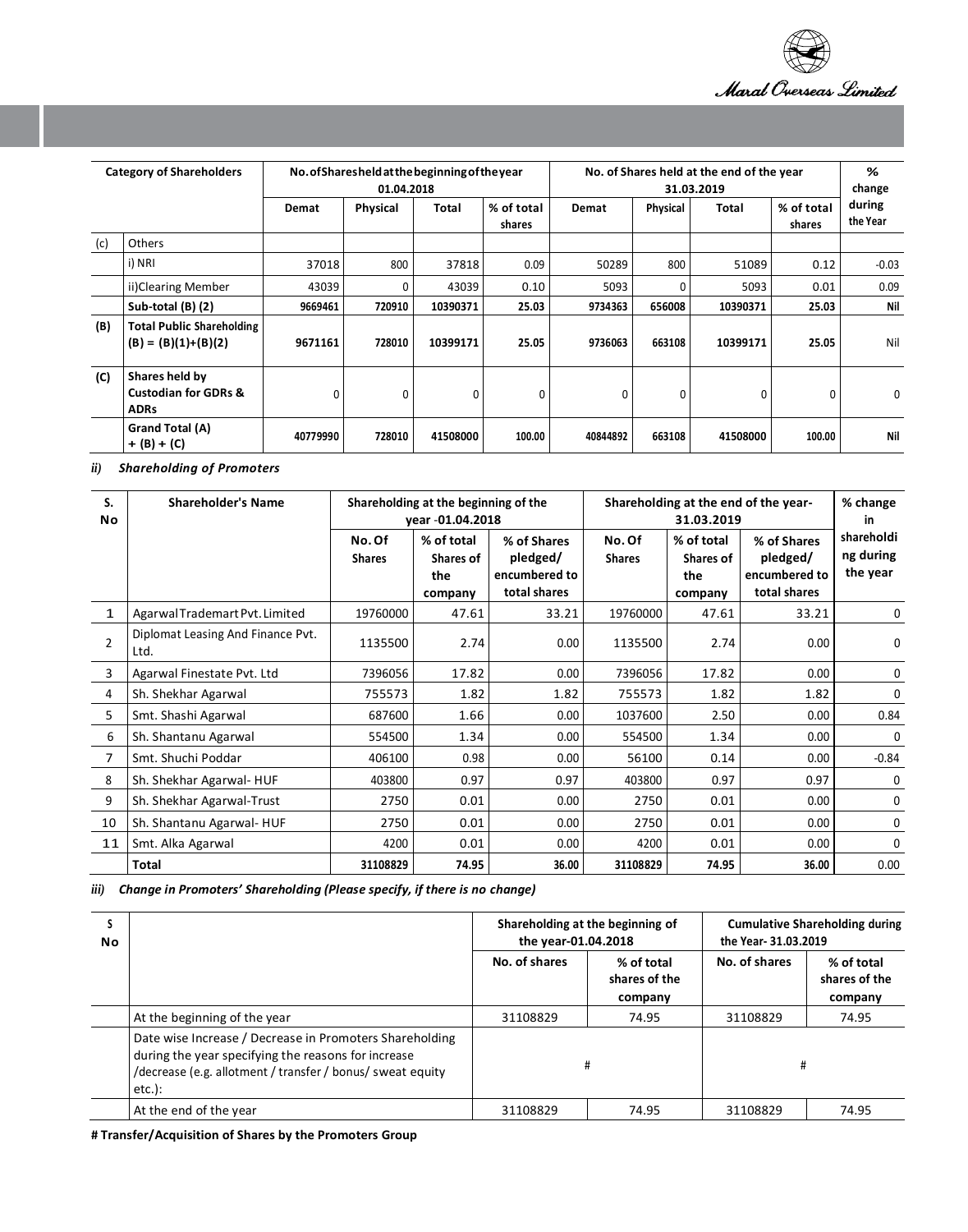| SI.<br>No.     | <b>Shareholders Name</b> | Shareholding at beginning 01-04-2018/end<br>of the year 31.03.2019 |                                               |            | Shareholding at the end of the year as   |                                                      | % of Total<br><b>Shares of the</b> |         |
|----------------|--------------------------|--------------------------------------------------------------------|-----------------------------------------------|------------|------------------------------------------|------------------------------------------------------|------------------------------------|---------|
|                |                          | No.of<br><b>Shares</b>                                             | % of Total<br><b>Shares of the</b><br>Company | Date       | Increase/<br>Decrease in<br>Shareholding | Reason                                               | <b>No of Shares</b>                | Company |
| $\mathbf{1}$ . | Smt. Shuchi Poddar       | 406100                                                             | 0.98                                          | 01.04.2018 |                                          |                                                      |                                    |         |
|                |                          |                                                                    |                                               | 09.10.2018 | $-350000$                                | Interse Transfer<br>between<br>Promoter Group        |                                    | $-0.84$ |
|                |                          | 56100                                                              | 0.14                                          | 31.03.2019 |                                          |                                                      | 56100                              | 0.14    |
| 2.             | Smt. Shashi Agarwal      | 687600                                                             | 1.66                                          | 01.04.2018 |                                          |                                                      |                                    |         |
|                |                          |                                                                    |                                               | 09.10.2018 | 350000                                   | Interse Transfer<br>between<br><b>Promoter Group</b> | $\Omega$                           | 0.84    |
|                |                          | 1037600                                                            | 2.50                                          | 31.03.2019 |                                          |                                                      | 1037600                            | 2.50    |

*iv) Shareholding Pattern of top ten Shareholders (other than Directors, Promoters and Holders of GDRs andADRs)*

| S.<br>No.      | Name                              | Shareholding                                                                                       |                                           | Date       | Increase /<br>Decrease in<br>Shareholding | Reason                                            |                 | <b>Cumulative Shareholding</b><br>during the year (01.04.18 to<br>31.03.2019) |
|----------------|-----------------------------------|----------------------------------------------------------------------------------------------------|-------------------------------------------|------------|-------------------------------------------|---------------------------------------------------|-----------------|-------------------------------------------------------------------------------|
|                |                                   | No of Shares at<br>the beginning (01-<br>$04 - 2018$ ) /<br><b>End of the Year</b><br>(31.03.2019) | % of total<br>shares of<br>the<br>company |            |                                           |                                                   | No.of<br>shares | % of total<br>shares of the<br>company                                        |
| $\mathbf{1}$   | <b>INTER GLOBE CAPITAL</b>        | 485812                                                                                             | 1.17                                      | 01.04.2018 |                                           |                                                   |                 |                                                                               |
|                | MARKET LTD.                       |                                                                                                    |                                           | 15.02.2019 | 3000                                      | TRANSFER                                          | 488812          | 1.18                                                                          |
|                |                                   |                                                                                                    |                                           | 22.02.2019 | 340                                       | TRANSFER                                          | 489152          | 1.18                                                                          |
|                |                                   | 489152                                                                                             | 1.18                                      | 31.03.2019 |                                           |                                                   | 489152          | 1.18                                                                          |
| $\overline{2}$ | JAGDISH PRASAD KASERA             | 300000                                                                                             | 0.72                                      | 01.04.2018 |                                           |                                                   |                 |                                                                               |
|                |                                   | 300000                                                                                             | 0.72                                      | 31.03.2019 |                                           | 0 NIL Movement<br>during the year                 | 300000          | 0.72                                                                          |
| $\overline{3}$ | SANTOSH SITARAM GOENKA            | 291439                                                                                             | 0.70                                      | 01.04.2018 |                                           |                                                   |                 |                                                                               |
|                |                                   |                                                                                                    |                                           | 25.01.2019 | 4500                                      | TRANSFER                                          | 295939          | 0.71                                                                          |
|                |                                   |                                                                                                    |                                           | 29.03.2019 | 6120                                      | TRANSFER                                          | 302059          | 0.73                                                                          |
|                |                                   | 302059                                                                                             | 0.73                                      | 31.03.2019 |                                           |                                                   | 302059          | 0.73                                                                          |
| $\overline{4}$ | <b>ARCH FINANCE LIMITED</b>       | 220000                                                                                             | 0.53                                      | 01.04.2018 |                                           |                                                   |                 |                                                                               |
|                |                                   |                                                                                                    |                                           | 23.11.2018 | 2432                                      | TRANSFER                                          | 222432          | 0.54                                                                          |
|                |                                   |                                                                                                    |                                           | 14.12.2018 | 7500                                      | TRANSFER                                          | 229932          | 0.55                                                                          |
|                |                                   |                                                                                                    |                                           | 21.12.2018 | 5000                                      | <b>TRANSFER</b>                                   | 234932          | 0.57                                                                          |
|                |                                   |                                                                                                    |                                           | 04.01.2019 | 10000                                     | TRANSFER                                          | 244932          | 0.59                                                                          |
|                |                                   |                                                                                                    |                                           | 08.03.2019 | 1079                                      | <b>TRANSFER</b>                                   | 246011          | 0.59                                                                          |
|                |                                   | 246011                                                                                             | 0.59                                      | 31.03.2019 |                                           |                                                   | 246011          | 0.59                                                                          |
| 5              | <b>JDM FINANCIAL SERVICES</b>     | 266038                                                                                             | 0.50                                      | 01.04.2018 |                                           |                                                   |                 |                                                                               |
|                | LTD.                              | 206638                                                                                             | 0.50                                      | 31.03.2019 | $\Omega$                                  | <b>NIL Movement</b><br>during the year            | 206638          | 0.50                                                                          |
| 6              | <b>KANCHAN SUNIL</b><br>SINGHANIA | 139350                                                                                             | 0.34                                      | 01.04.2018 |                                           |                                                   |                 |                                                                               |
|                |                                   | 139350                                                                                             | 0.34                                      | 31.03.2019 | $\mathbf 0$                               |                                                   | 139350          | 0.34                                                                          |
| $\overline{7}$ | <b>ALKA ARUN JAIN</b>             | 101000                                                                                             | 0.24                                      | 01.04.2018 |                                           |                                                   |                 |                                                                               |
|                |                                   | 101000                                                                                             | 0.24                                      | 31.03.2019 | $\Omega$                                  | <b>NIL Movement</b><br>holding during<br>the year | 101000          | 0.24                                                                          |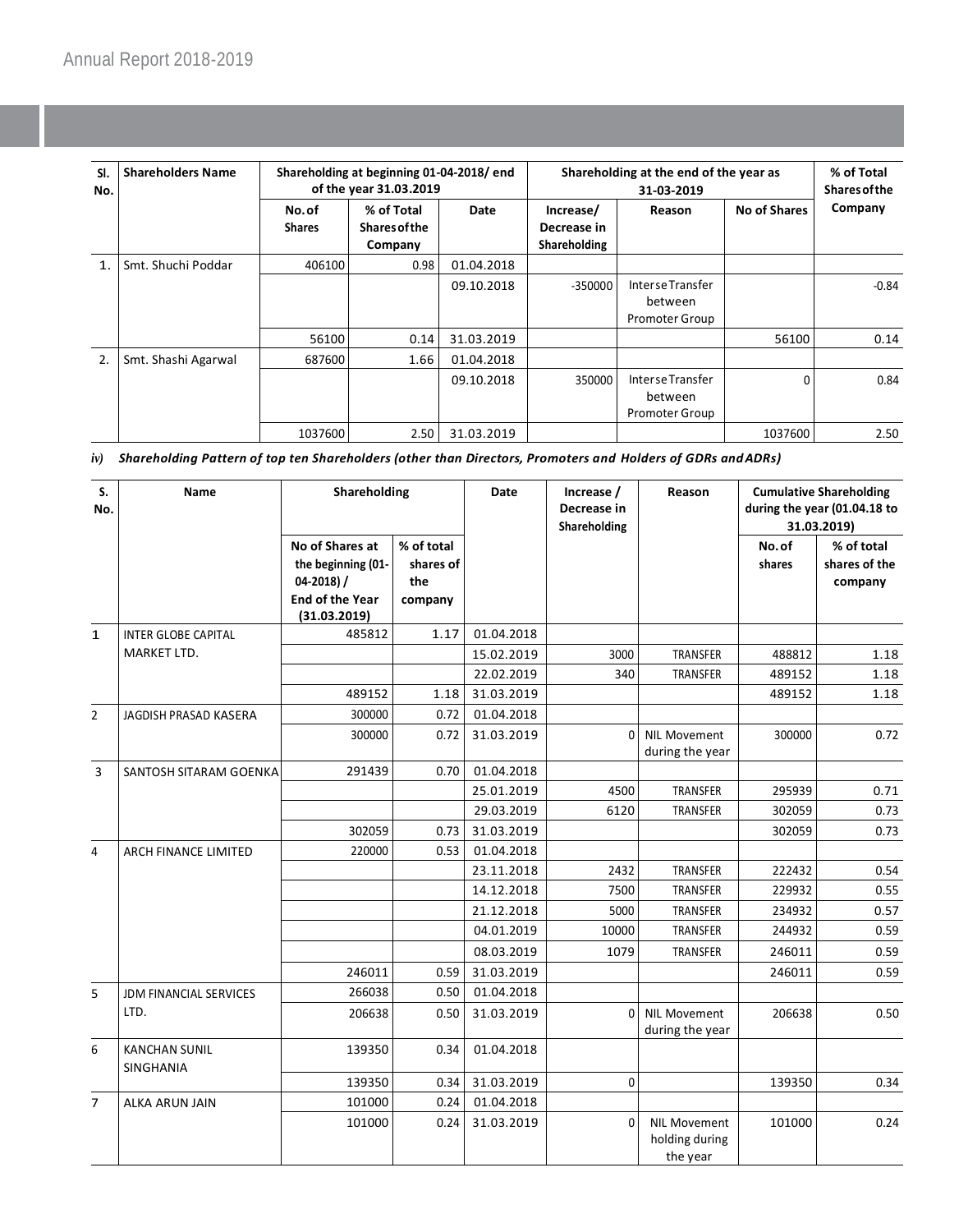

| S.<br>No. | Name                   | Shareholding                                                                                     |                                           | Date       | Increase /<br>Decrease in<br>Shareholding | Reason                                            | <b>Cumulative Shareholding</b><br>during the year (01.04.18 to<br>31.03.2019) |                                        |
|-----------|------------------------|--------------------------------------------------------------------------------------------------|-------------------------------------------|------------|-------------------------------------------|---------------------------------------------------|-------------------------------------------------------------------------------|----------------------------------------|
|           |                        | No of Shares at<br>the beginning (01-<br>$04-2018$ ) /<br><b>End of the Year</b><br>(31.03.2019) | % of total<br>shares of<br>the<br>company |            |                                           |                                                   | No.of<br>shares                                                               | % of total<br>shares of the<br>company |
| 8         | SANEHA LATA KASERA     | 100000                                                                                           | 0.24                                      | 01.04.2018 |                                           |                                                   |                                                                               |                                        |
|           |                        | 100000                                                                                           | 0.24                                      | 31.03.2019 | $\Omega$                                  | <b>NIL Movement</b><br>holding during<br>the year | 100000                                                                        | 0.24                                   |
| 9         | JAGDISH PRASHAD KASERA | 100000                                                                                           | 0.24                                      | 01.04.2018 |                                           |                                                   |                                                                               |                                        |
|           |                        | 100000                                                                                           | 0.24                                      | 31.03.2019 | 0                                         | NIL Movement<br>holding during<br>the year        | 100000                                                                        | 0.24                                   |
| 10        | SUNITA SANTOSH GOENKA  | 87174                                                                                            | 0.21                                      | 01.04.2018 |                                           |                                                   |                                                                               |                                        |
|           |                        |                                                                                                  |                                           | 12.10.2018 | 359                                       | <b>TRANSFER</b>                                   | 87533                                                                         | 0.21                                   |
|           |                        | 87533                                                                                            | 0.21                                      | 31.03.2019 |                                           |                                                   | 87533                                                                         | 0.21                                   |

*v) Shareholding of Directors and Key Managerial Personnel*

| S.<br>No.      | Name                               | Shareholding                                                                                       |                                           | <b>Date</b><br>Increase /<br>Decrease in<br>Shareholding |              | Reason                     | <b>Cumulative Shareholding</b><br>during the year (01.04.18 to<br>31.03.2019) |                                        |
|----------------|------------------------------------|----------------------------------------------------------------------------------------------------|-------------------------------------------|----------------------------------------------------------|--------------|----------------------------|-------------------------------------------------------------------------------|----------------------------------------|
|                |                                    | <b>No of Shares at</b><br>the beginning<br>$(01-04-2018)/$<br><b>Endofthe Year</b><br>(31.03.2019) | % of total<br>shares of<br>the<br>company |                                                          |              |                            | No.of<br>shares                                                               | % of total<br>shares of the<br>company |
| $\mathbf{1}$ . | Shri Ravi Jhunjhunwala             | 0                                                                                                  | 0.00                                      | 01.04.2018                                               |              | NIL movement               |                                                                               |                                        |
|                | (Director) (Chairman)              |                                                                                                    |                                           | 31.03.2019                                               | $\mathbf{0}$ | during the year            | $\Omega$                                                                      | 0.00                                   |
| $\overline{2}$ | Shri Shekhar Agarwal               | 755573                                                                                             | 1.82                                      | 01.04.2018                                               |              | NIL movement               |                                                                               |                                        |
|                | (Managing Director &<br>CEO) (KMP) | 755573                                                                                             | 1.82                                      | 31.03.2019                                               | $\mathbf{0}$ | during the year            | 755573                                                                        | 1.82                                   |
| 3              | Shri Shantanu Agarwal              | 554500                                                                                             | 1.34                                      | 01.04.2018                                               |              | NIL movement               |                                                                               |                                        |
|                | (Director)                         | 554500                                                                                             | 1.34                                      | 31.03.2019                                               | $\mathbf 0$  | during the year            | 554500                                                                        | 1.34                                   |
| 4              | Shri D.N. Davar                    | 1000                                                                                               | 0.00                                      | 01.04.2018                                               |              | NIL movement               |                                                                               |                                        |
|                | (Director)                         | 1000                                                                                               | 0.00                                      | 31.03.2019                                               | $\mathbf 0$  | during the year            | 1000                                                                          | 0.00                                   |
| 5              | Dr. Kamal Gupta (Director)         | 1000                                                                                               | 0.00                                      | 01.04.2018                                               |              | NIL movement               |                                                                               |                                        |
|                |                                    | 1000                                                                                               | 0.00                                      | 31.03.2019                                               | 0            | during the year            | 1000                                                                          | 0.00                                   |
| 6              | Sh. P.S. Dasgupta                  | 0                                                                                                  | 0.00                                      | 01.04.2018                                               |              | NIL movement               |                                                                               |                                        |
|                | (Director)                         | $\mathbf 0$                                                                                        | 0                                         | 31.03.2019                                               | $\mathbf 0$  | holding during<br>the year | 0                                                                             | 0.00                                   |
| $\overline{7}$ | Smt. Archana Capoor                | 0                                                                                                  | 0.00                                      | 01.04.2018                                               |              | NIL movement               |                                                                               |                                        |
|                | (Director)                         | $\mathbf 0$                                                                                        | 0                                         | 31.03.2019                                               | $\mathbf 0$  | holding during<br>the year | $\Omega$                                                                      | 0.00                                   |
| $\mathsf{R}$   | Shri Atul Kumar Jain               | 0                                                                                                  | 0.00                                      | 01.04.2018                                               |              | NIL movement               |                                                                               |                                        |
|                | (Chief Financial Officer &<br>KMP) | $\mathbf 0$                                                                                        | 0.00                                      | 31.03.2019                                               | $\mathbf 0$  | during the year            | $\Omega$                                                                      | 0.00                                   |
| 9              | Mr. Virendra Kumar Garg            | 0                                                                                                  | 0.00                                      | 01.04.2018                                               |              | NIL movement/              |                                                                               |                                        |
|                | (Company Secretary &<br>KMP)       | $\mathbf 0$                                                                                        | 0.00                                      | 31.03.2019                                               | $\mathbf 0$  | holding during<br>the year | 0                                                                             | 0.00                                   |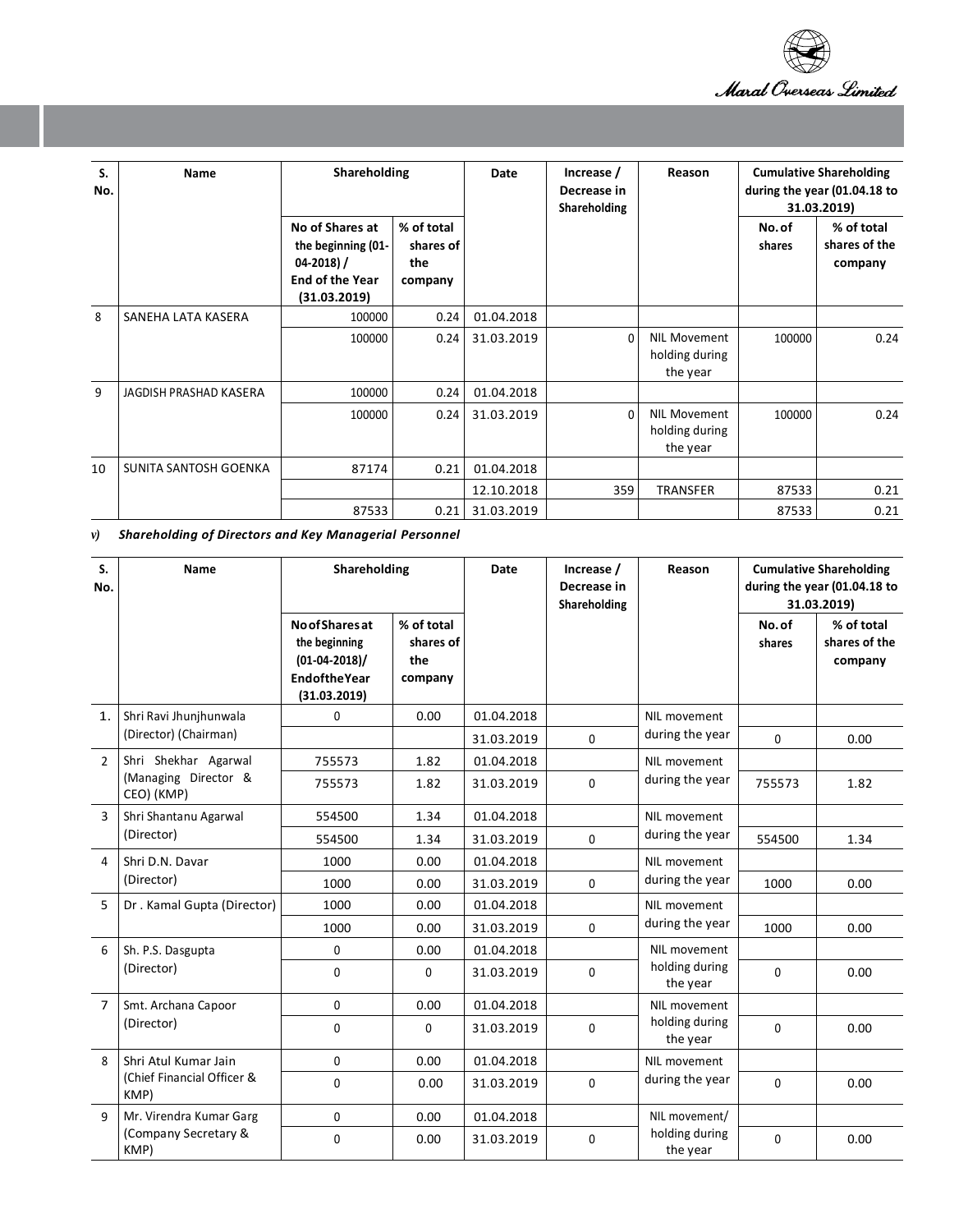### **V. INDEBTENDNESS**

**IndebtednessoftheCompanyincludinginterestoutstanding/accruedbutnotdueforpayment**

|           |                                                     |                                            |                           |                 | (Rs. In lakh)                       |
|-----------|-----------------------------------------------------|--------------------------------------------|---------------------------|-----------------|-------------------------------------|
| S.<br>No. | <b>Particulars</b>                                  | <b>Secured Loans</b><br>excluding deposits | <b>Unsecured</b><br>Loans | <b>Deposits</b> | <b>Total</b><br><b>Indebtedness</b> |
| Α         | Indebtedness at the beginning of the financial year |                                            |                           |                 |                                     |
| i)        | Principal Amount                                    | 20620.72                                   | 500                       |                 | 21120.72                            |
| ii)       | Interest due but not paid                           |                                            |                           |                 |                                     |
| iii)      | Interest accrued but not due                        | 41.19                                      |                           |                 | 41.19                               |
|           | Total (i+ii+iii)                                    | 20661.91                                   | 500                       |                 | 21161.91                            |
| B         | Change in Indebtedness during the financial year    |                                            |                           |                 |                                     |
|           | * Addition                                          | 5910.19                                    |                           |                 | 5910.19                             |
|           | * Reduction                                         | 2256.15                                    |                           |                 | 2256.15                             |
|           | <b>Net Change</b>                                   | 3654.04                                    |                           |                 | 3654.04                             |
| C         | Indebtedness at the end of the financial year       |                                            |                           |                 |                                     |
| i)        | Principal Amount                                    | 24274.76                                   | 500                       |                 | 24774.76                            |
| ii)       | Interest due but not paid                           |                                            |                           |                 |                                     |
| iii)      | Interest accrued but not due                        | 42.28                                      |                           |                 | 42.28                               |
|           | Total (i+ii+iii)                                    | 24317.04                                   | 500                       |                 | 24817.04                            |

## **VI. REMUNERATIONOFDIRECTORSANDKEYMANAGERIALPERSONNEL**

#### **A. RemunerationtoManagingDirector,WholetimeDirectorand/orManager**

| (Rs. In lakh)  |                                                                                          |                                                   |                     |  |  |  |  |
|----------------|------------------------------------------------------------------------------------------|---------------------------------------------------|---------------------|--|--|--|--|
| S.<br>No.      | <b>Particulars of remuneration</b>                                                       | Shri Shekhar Agarwal<br>(Managing Director & CEO) | <b>Total Amount</b> |  |  |  |  |
| 1              | Gross salary                                                                             |                                                   |                     |  |  |  |  |
|                | (a) Salary as per provisions contained in section $17(1)$ of the Income-tax Act,<br>1961 | 192.92                                            | 192.92              |  |  |  |  |
|                | (b) Value of perquisites u/s 17(2) Income-tax Act, 1961                                  | 3.31                                              | 3.31                |  |  |  |  |
|                | (c) Profits in lieu of salary under section 17(3) Income- tax Act, 1961                  |                                                   |                     |  |  |  |  |
| $\overline{2}$ | <b>Stock Option</b>                                                                      |                                                   |                     |  |  |  |  |
| 3              | Sweat Equity                                                                             |                                                   |                     |  |  |  |  |
| 4              | Commission#                                                                              |                                                   |                     |  |  |  |  |
|                | - as % of profit                                                                         | 33.94                                             | 33.94               |  |  |  |  |
|                | - others                                                                                 |                                                   |                     |  |  |  |  |
| 5              | Others, please specify                                                                   |                                                   |                     |  |  |  |  |
|                | Total *(A)                                                                               | 230.17                                            | 230.17              |  |  |  |  |
|                | Ceiling as per the Act                                                                   |                                                   |                     |  |  |  |  |

\*Remuneration paid or payable to ManagingDirectorissubjecttothe approval ofthe Company in generalmeeting, asrequired in terms of second proviso to Section 197(1) of the Companies Act, 2013 and Schedule V of the Companies Act 2013.

#includes Rs. 3.15 Lakh pertain to the FY 2017-18 paid in the FY 2018-19.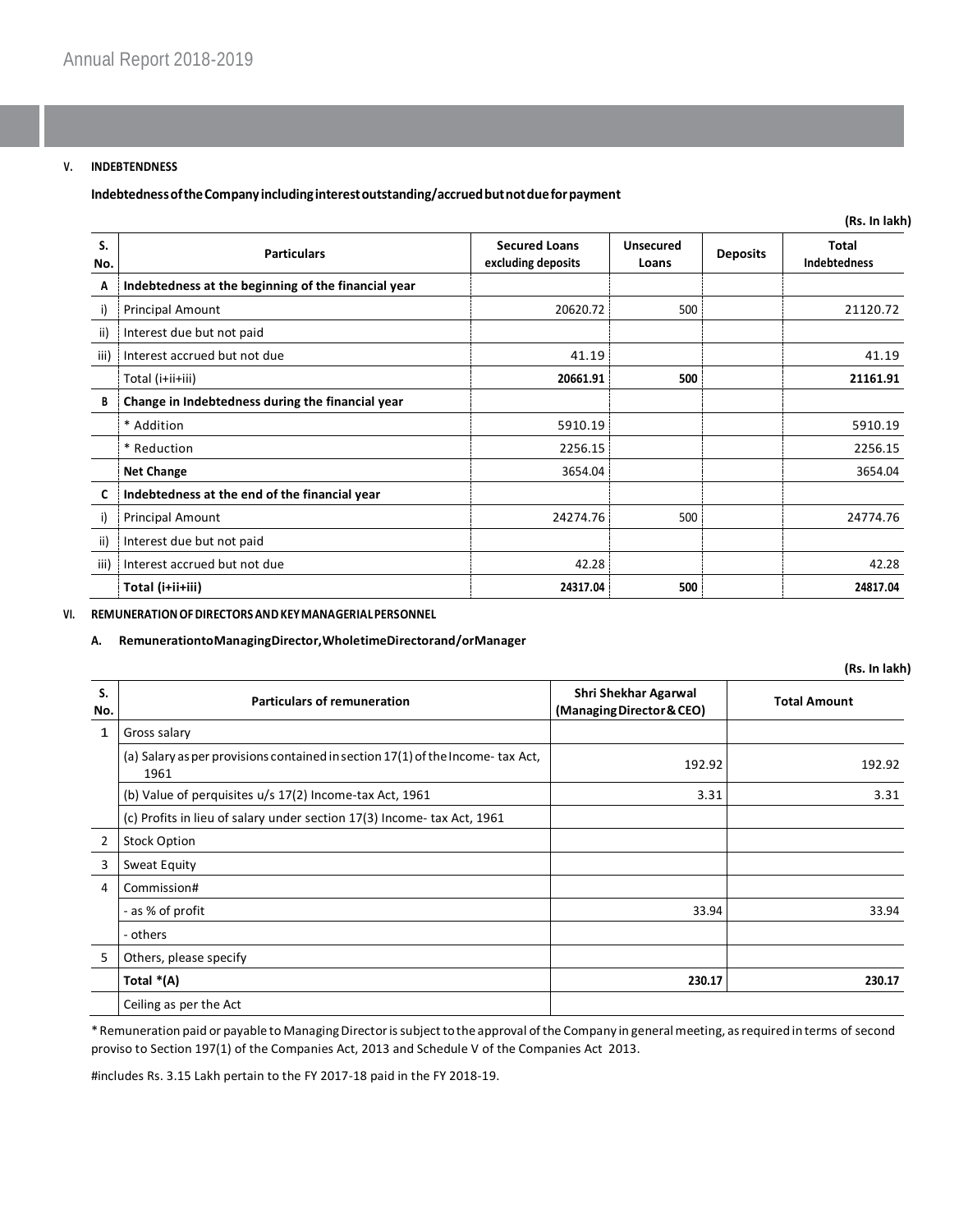

## **B.** Remuneration to other Director:

|           |                                                        |                          |                    |                       |                           |                           |                          | (Rs. In Lakh)          |
|-----------|--------------------------------------------------------|--------------------------|--------------------|-----------------------|---------------------------|---------------------------|--------------------------|------------------------|
| S.<br>No. | <b>Particulars of Remuneration</b>                     | <b>Name of Directors</b> |                    |                       |                           |                           |                          | <b>Total</b><br>Amount |
| 1.        | <b>Independent Directors</b>                           | Dr. Kamal<br>Gupta       | Shri D.N.<br>Davar | Shri P.S.<br>Dasgupta | Smt.<br>Archana<br>Capoor | Shri Ravi<br>Jhunjhunwala | Shri Shantanu<br>Agarwal |                        |
|           | - Fee for attending Board/<br><b>Committee Meeting</b> | 6.50                     | 4.60               | 3.50                  | 2.50                      | 0.00                      | 0.00                     | 17.10                  |
|           | - Commission                                           | 0                        | $\mathbf 0$        | $\Omega$              | $\Omega$                  | $\Omega$                  | $\Omega$                 | 0                      |
|           | - Others, please Specify                               | 0                        | 0                  | $\mathbf{0}$          | $\Omega$                  | $\Omega$                  | $\Omega$                 | 0                      |
|           | Total (1)                                              | 6.50                     | 4.60               | 3.50                  | 2.50                      | 0.00                      | 0.00                     | 17.10                  |
| 2.        | <b>OtherNon-ExecutiveDirectors</b>                     |                          |                    |                       |                           |                           |                          |                        |
|           | - Fee for attending board/<br>committee meeting        | 0                        | $\mathbf 0$        | $\Omega$              | $\Omega$                  | 2.00                      | 5.80                     | 7.80                   |
|           | - Commission                                           | $\mathbf 0$              | $\mathbf 0$        | $\mathbf{0}$          | $\Omega$                  | $\Omega$                  | $\Omega$                 | 0                      |
|           | - Others, please Specify                               | $\Omega$                 | $\mathbf 0$        | $\mathbf{0}$          | $\Omega$                  | $\Omega$                  | $\Omega$                 | 0                      |
|           | Total-(2)                                              | $\mathbf{0}$             | 0                  | 0                     | $\mathbf{0}$              | 2.00                      | 5.80                     | 7.80                   |
|           | Total $B=(1+2)$                                        | 6.50                     | 4.60               | 3.50                  | 2.50                      | 2.00                      | 5.80                     | 24.90                  |
|           | <b>Total Managerial Remuneration</b>                   | Nil                      | Nil                | Nil                   | Nil                       | Nil                       | Nil                      | Nil                    |
|           | Overall Ceiling as per Act                             |                          |                    |                       |                           |                           |                          |                        |

**C. Remuneration to Key Managerial Personnel otherthan MD/ Manager/ WTD**

**(Rs. In lakh)**

| SI.            | <b>Particular of Remuneration</b>                                                      | <b>CEO</b> | <b>Company Secretary</b> | <b>CFO</b>      | Total |  |
|----------------|----------------------------------------------------------------------------------------|------------|--------------------------|-----------------|-------|--|
| No             |                                                                                        |            | Virendra Kumar Garg      | Atul Kumar Jain |       |  |
| 1              | Gross salary                                                                           |            |                          |                 |       |  |
|                | (a) Salary as per provisions contained in<br>section 17(1) of the Income-tax Act, 1961 | N.A.       | 11.13                    | 53.01           | 64.14 |  |
|                | (b) Value of perquisites u/s 17(2) Income-tax<br>Act, 1961                             |            | 0.00                     | 0.00            | 0.00  |  |
|                | (c) Profits in lieu of salary under section<br>17(3) Income- tax Act, 1961             |            |                          |                 |       |  |
| $\overline{2}$ | <b>Stock Option</b>                                                                    |            |                          |                 |       |  |
| 3              | Sweat Equity                                                                           |            |                          |                 |       |  |
| 4              | Commission                                                                             |            |                          |                 |       |  |
|                | - as % of profit                                                                       |            |                          |                 |       |  |
|                | - others                                                                               |            |                          |                 |       |  |
| 5              | Others, please specify                                                                 |            |                          |                 |       |  |
|                | Total (C)                                                                              |            | 11.13                    | 53.01           | 64.14 |  |